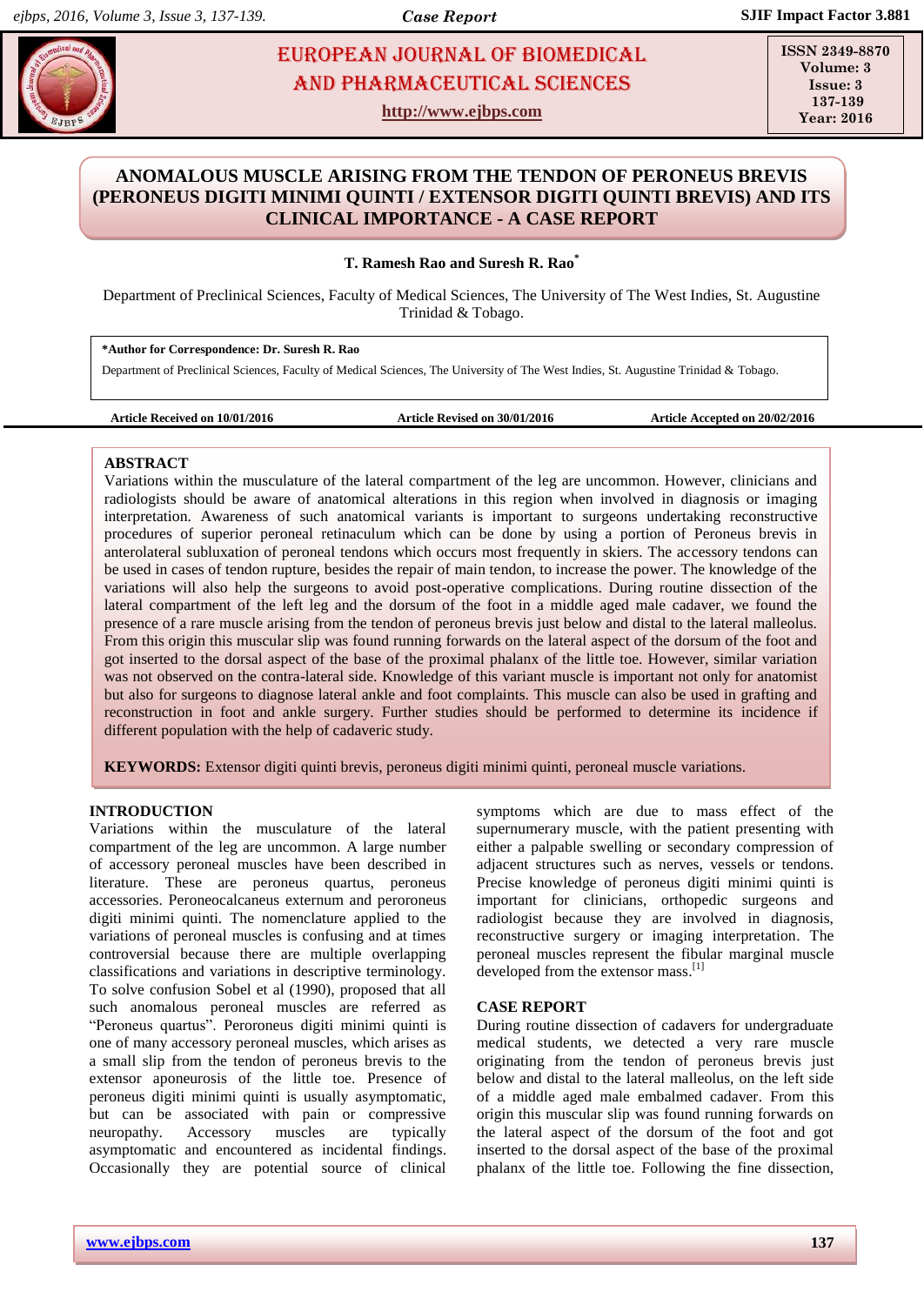this accessory muscular slip was photographed. However, similar variation was not observed on the contra-lateral side (Fig. 1). Patients with such variations may be asymptomatic. Our aim is to contribute to existing knowledge of the variations and explaining their morphological and clinical significance. The details of this variation and its clinical significance are discussed herein.

4. Peroneus digiti minimi quinti

#### Figure<sub>.1</sub>

1. Tendon of peroneus longus 2. Tendon of peroneus brevis

3. Tendon of peroneus tertius



Figure



#### **DISCUSSION**

The peroneus digiti minimi quinti is a rare anatomical variation. The prevalence of it is not precisely known. There are only a few studies concerning this muscle. Some researchers consider a tendinous slip which detaches from the tendon of the peroneus brevis without a clear muscular belly is considered as a split or double insertion of the peroneus brevis. But some authors report that the variation of peroneal musculature may be atavistic structure, as they are found in aneuploid neonates and monkeys.

Peroneal tendon disorders are rare, are frequently missed, and can be a source of lateral ankle pain. Magnetic resonance imaging is the standard method of radiographic evaluation of peroneal tendon disorders. It is important to recognise these variations especially during fasciotomies, creating fascio cutaneous flaps and in traumatic pain syndromes of leg. In our study, the common tendon of peroneus brevis bifurcated in two limbs and out of the two slips, one slip inserted on base of fifth metatarsal bone on its lateral side and the other on the medial side of same metatarsal bone.[2]

Tendinous slip from peroneus longus may extend to the base of the third, fourth or fifth metatarsal bone, or to adductor hallucis. Fusion of peroneus longus and brevis can occur but is rare. Two other peroneal muscles are described arising from the fibula between peronei longus and brevis. These are peroneus accessorius, whose tendon joins that of peroneus longus in the sole, and peroneus quartus, which arises posteriorly and inserts into the calcaneus or into the cuboid.[3]

Poirier considers all these varieties of a muscle that in its simplest form arises from the distal fourth of the fibula and is inserted by a tendon into the fifth toe as accessory peroneals. A corresponding muscle is normally found in many of the monkeys (peroneus digiti quinti). In man, in one form or another, it is a frequent anomaly. It may be so fused with the peroneus brevis that only its tendon of insertion is apparent. It may appear as a special muscle fasciculus of the peroneus longus or brevis. It may be merely a tendinous band, or it may be tendinous at its origin and insertion, with an intermediate belly. Instead of being attached to the fifth toe, it may be inserted into the fifth metatarsal, the cuboid, the tendon of the peroneus longus, the calcaneus, lateral malleolus or posterior talofibular ligament. [4]

The tendon of peroneus brevis may deviate to insert on the dorsum of the fifth metatarsal or into the fourth dorsal interosseous muscle. Its tendon may bifurcate, with one part joining peroneus tertius. There are other slips that arise from the lower part of the fibula behind peroneus bravis and are attached to the lateral aspect of the calcaneus, to the cuboid, or into the dorsal digital expansion of the fifth toe. These are the vestiges of a muscle, the extensor digiti quinti brevis, which appears in complete form in very rare cases.<sup>[5]</sup>

#### **CONCLUSION**

The presence of an accessory musculo-tendinous slip may prevent the wear and tear, and weakening of the tendon used for routine function of the foot and the ankle. It may act as an extra support and play an important role in the stability and protection of ankle joint against twisting. This variation may be considered as morphological evolution of the muscle followed in the mammalian series.